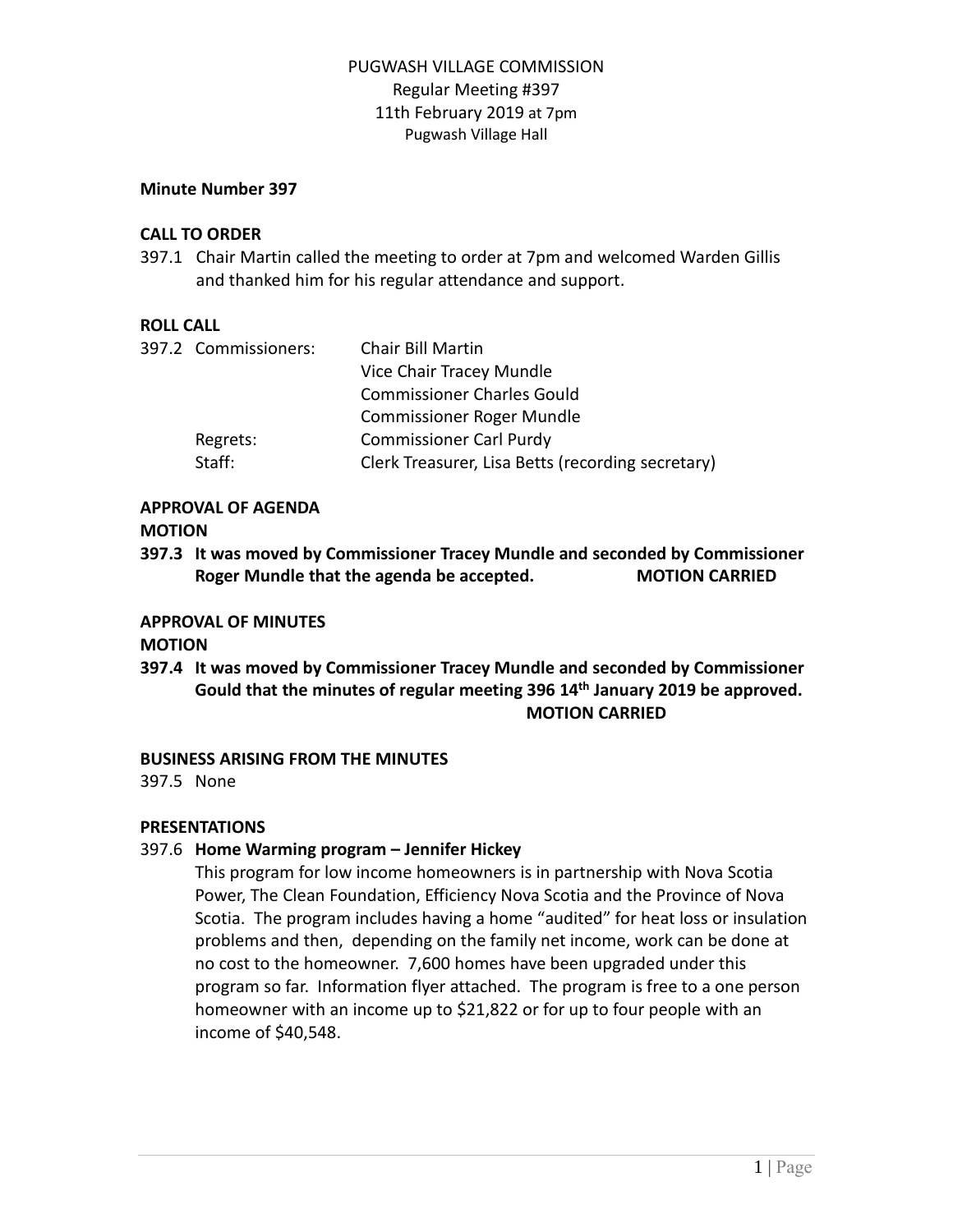Home Energy Assessment program is another program run by Efficiency Nova Scotia whereby after a home audit (\$99 fee) is completed the homeowner has a year to get the recommended work done and then apply for a rebates.

397.7 With apologies for not mentioning earlier in the meeting, Commission chair Martin reported that the Commission had met *in camera* before the regular meeting. These do not happen very often. The subjects discussed were a tax refund, the Eaton Stage replacement tender and a personnel matter.

## 397.8 **Communities in Bloom - Maureen Leahey**

Request that a commissioner or a staff member from the Village attend the 2019 National Symposium in Yarmouth, NS in September. Assuming accommodation costs were shared, the cost to the Village is estimated to be \$1,047. The rooms are booked. Mrs Leahey said she would like to know if there would be representatives from the village commission or staff by June. The issue will be reviewed at the next regular Village meeting in March.

# 396.9 **Communities in Bloom (CIB) - Maureen Leahey**

Playground area rejuvenation project (moved from "Correspondence"). CIB generally has a big project each year and for this year they would like to do some work around the existing playground in Eaton Park. Their plans include adding a low (12") wall to define the area at the sidewalk and a new wheelchair accessible picnic table in the area. The plan includes a pathway from the car park to the playground for accessibility with a seating area and add to the pea gravel in the play area. The costs are estimated to be \$11,702. CIB is not asking the Village for financial assistance at this time as they plan on first applying to the Municipality and Community Health Board for funding. CIB is asking for permission to go ahead with the project.

The Commissioners asked a few questions and expressed a few concerns about some details of the plan. However, given the somewhat emergent timing of funding applications, the commission did agree in principal.

# **MOTION**

# **397.10 It was moved by Commissioner Roger Mundle and seconded by Commissioner Gould to approve the CIB project presented in principal. MOTION CARRIED**

## **CORRESPONDENCE**

# 397.11**Northumberland Community Curling Club**

Thanks for supporting their annual bonspiel. Commissioner T. Mundle gave a report on the bonspiel banquet and how much she and her daughter enjoyed the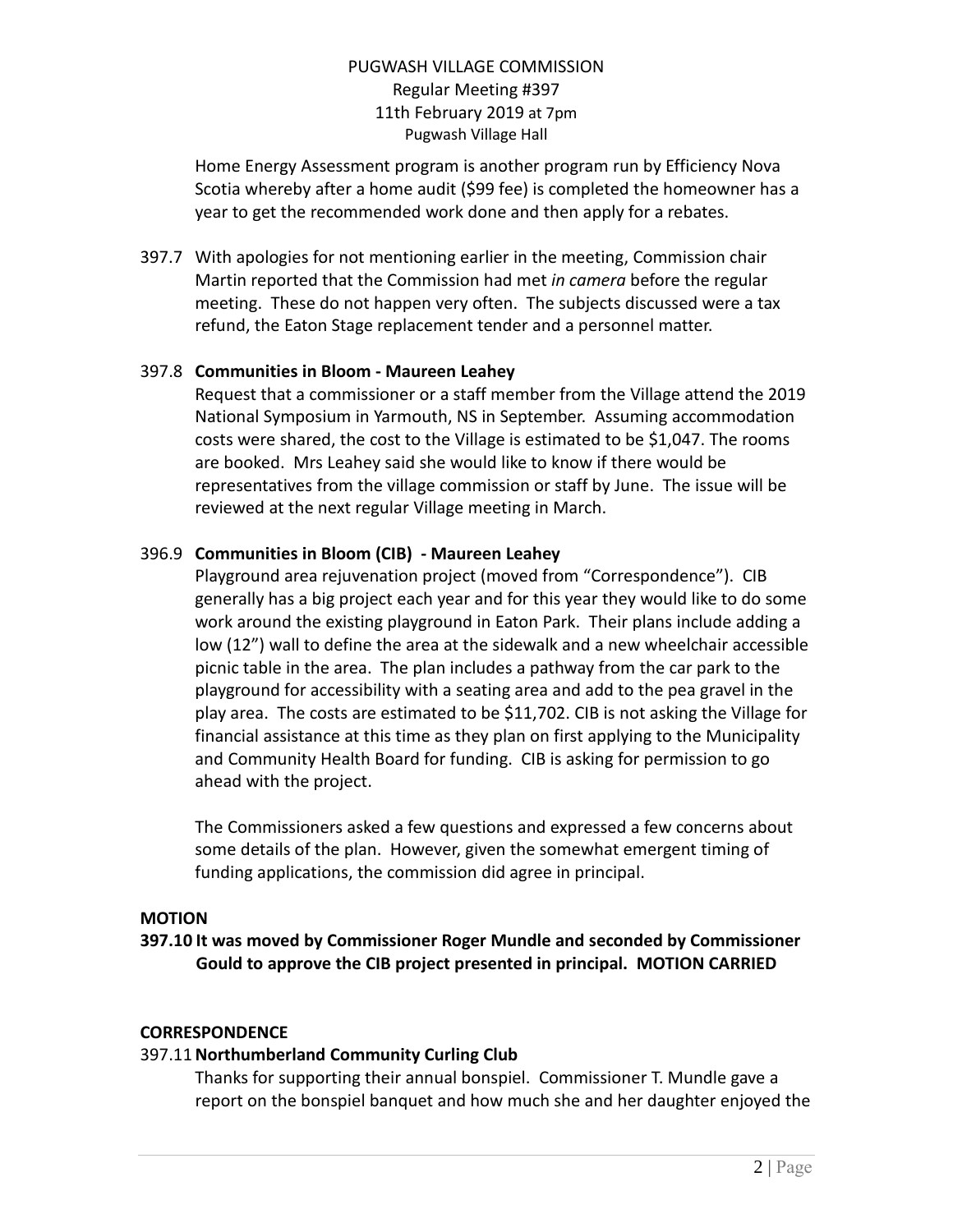evening. She reported that the bonspiel will now be called the Alice Power Memorial Invitational Bonspeil.

## 397.12 **Communities in Bloom** – see minute 397.9

## 397.13**North Cumberland Historical Society**

Request for letter of support to include in a funding request from the Municipality of Cumberland County. The Commission agreed to prepare a letter for the society to use.

## **COMMITTEE REPORTS**

# **Treasurer's Report**

397.14 The Clerk Treasurer presented current financial statements. The independent audit committee member has finished and delivered her report.

## **MOTION**

# **397.15 It was moved by Commissioner Tracey Mundle and seconded by Commissioner Gould receive the report as presented. MOTION CARRIED**

## **Municipal Water Supply**

397.16 Commission chair Martin noted that there has been a press release since the last commission meeting and asked Warden Gillis (in the gallery) what and when further reports will be made? Commissioner Martin suggested that the next media release be sent out to the media generally, rather than just to the Village office specifically.

## **Waterfront Development Committee (WDC) – Eaton stage replacement**

397.17 The Clerk reported that the company with the lowest bid in the tender for a replacement performance stage was APM Construction in Mount Uniacke. All conditions of the tender were met.

## **MOTION**

**397.18 It was moved by Commissioner Tracey Mundle and seconded by Commissioner Gould that the tender to replace the Eaton stage be awarded to APM Construction of Mount Uniacke in the amount of \$438,6424.**

## **MOTION CARRIED**

## **Eaton Stage Funding Committee**

397.19 This would be to look for donations from members of the public or business. As no volunteers stepped forward to serve on the suggested committee, it will not be struck but the commissioners are encouraged to lookout for any such possibilities.